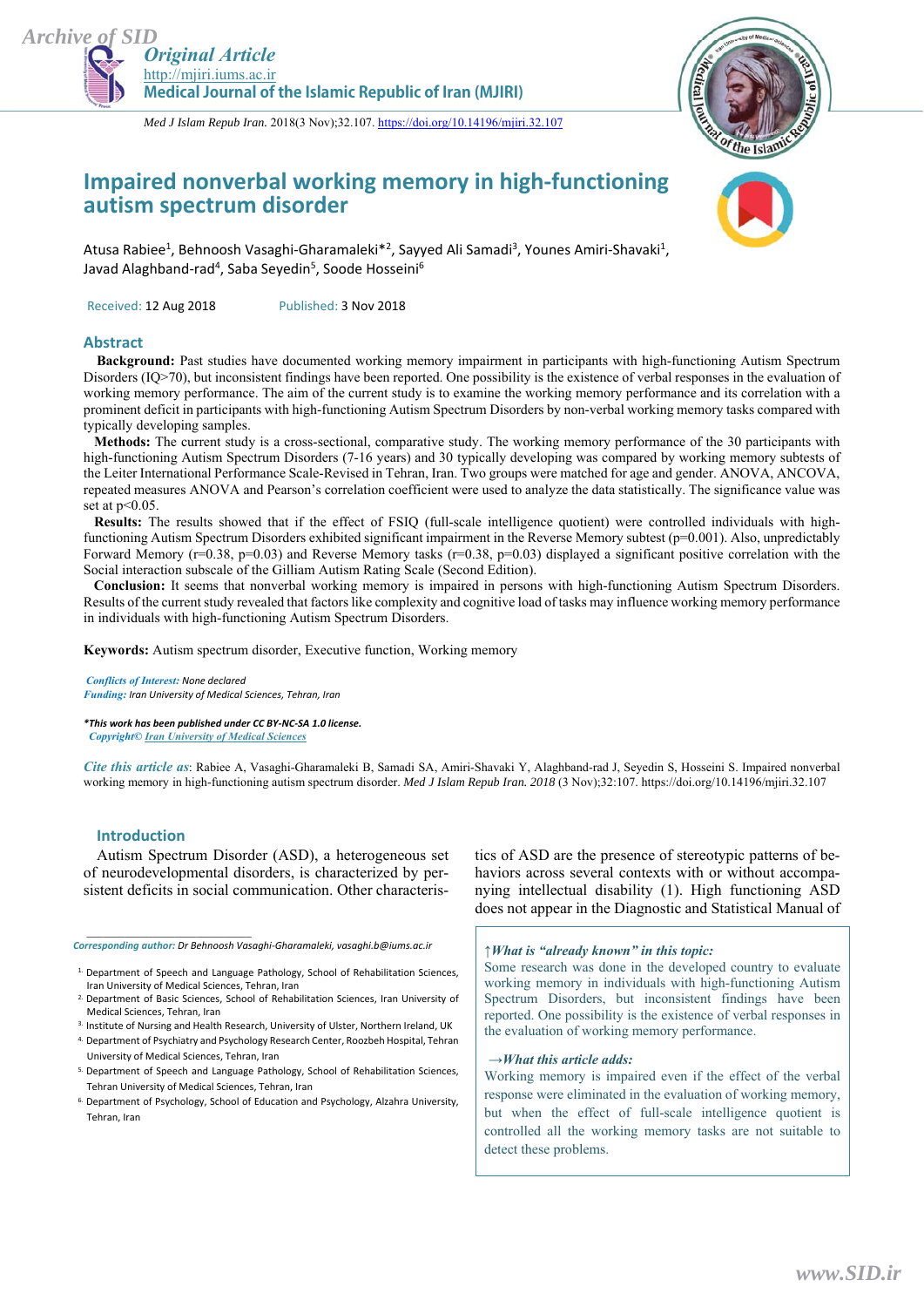# *Archive of SID*

## Working memory in ASD

Mental Disorders (DSM) as a separate diagnosis but is a subtype of autism without any cognitive delay. The fullscale intelligence quotient (FSIQ) of them is reported above 70 (2). The prevalence of ASD is approximately 95 per 10,000 population in Iran (3). There is the significant malefemale ratio in the ASD and high-functioning ASD. The most widely reported is a 4:1 or 5:1 male: female ratio in the ASD prevalence (4). In high-functioning ASD the sex ratio is even higher. The ratio is reported from 5:1 to a maximum of 9:1 (5). The etiology of ASD has remained unknown (6). Many theories try to describe the prominent deficits of ASD. The Executive Dysfunction Theory is one of them. Executive function includes several abilities related to working memory (WM) as the main component (7). WM is defined as a process for the temporary holding and manipulating of information (8). WM is important in academic learning and daily living (9). The small number of studies investigated the relationship between prominent deficits of the ASD and WM impairment (7). In some of these studies, the authors reported a negative correlation between WM performance and the prominent deficits of ASD (10, 11). So, it is important to investigate WM impairments in individuals with ASD. There are a considerable amount of studies done in the developed countries on exploring the WM impairment of individuals with high-functioning ASD. There is inconsistent in the reported results of these studies. While the results of some research support an impaired WM (12), others have found evidence of relatively intact WM (13). Kercood et al. (2014) published a review of literature in WM and autism research and indicated that the arrangement of WM tasks might define whether or not functioning is impaired and the existence of verbal responses in the evaluation of WM might be a confounding variable and should be considered in future research (14).

To evaluate the cognitive functioning of people between 2 and 21 years old, the Leiter International Performance Scale-Revised (Leiter-R) was designed (15). This scale is a non-verbal and culturally free instrument. Because the Leiter-R is nonverbal, it is particularly appropriate for assessment of younger children with little or no language skills such as ASD. The Leiter is divided into two groups, (Visualization and Reasoning Battery (VR) and Attention and Memory Battery (AM)), and each group contains ten subtests. The VR and AM Battery may be administered separately or together, depending on the clinical necessity (16). Some studies explored the profile of VR Battery in children with ASD. These studies highly recommended using Leiter-R for assessment of WM in children with ASD (17) and showed a good competence in visuospatial disembedding and detail-focused processing and incompetence in abstraction and concept formation (18). To the authors' knowledge, no data exist on subtests of AM Battery in participants with ASD. However, some studies explored the subtests of AM Battery in fragile X syndrome (FXS) and found relative difficulty on WM tasks of the Leiter-R in children with FXS (19, 20).

Some studies have been performed on WM in persons with high functioning ASD in developed countries; however, their results are contradictory (7, 14). Previous studies showed the existence of verbal responses in the

evaluation of WM might be a confounding variable and should be considered in future research (14). It seems that culture influences in working memory (21). Additionally, there is a dearth of similar data for developing countries for this topic, so the aim of the present study was to investigate WM performance in persons with high-functioning ASD and compare it to TD participants and to carefully look at patterns of relative strengths and weaknesses in each group, separately. Also, another aim of the present study is to research the possible correlation between prominent deficits of ASD that assessed through Gilliam Autism Rating Scale-Second Edition (GARS-2) (22) and the WM tasks of Leiter-R.

## **Methods**

#### *Participants*

*Participants with high-functioning ASD*: In the present study, 30 children and adolescents with a confirmed diagnosis of high-functioning ASD aged 7 to 16 years (mean=133, SD=33 months) were recruited. The samples were selected using convenience sampling method. Participants in the current study were recruited from 121 people (7-16 years) with a diagnosis of high-functioning ASD. Special centers (the Iranian Special Education Organization, the Autism Charity, Roozbeh Psychiatric Hospital, the specialized clinics of schools of rehabilitation sciences, and ten specialized clinics for children with autism) referred these patients to the first author.

In order to confirm the diagnosis of high functioning ASD, GARS-2 and Wechsler Intelligence Scale for Children-Fourth Edition (WISC-IV)(23) were used. A trained speech and language pathologist (Ph.D. candidate) used GARS-2 and a well-trained and experienced psychologist (MSc degree) measured the intellectual levels of individuals. Participants, which were included in the study, were ones who obtained a standard score equal to or above 70 on the WISC-IV and a cut-off score on the GARS-2.

The subsequent criteria (24) were considered to exclude the participants from the study :

 Metabolic disorders and/or genetic syndromes which are known as comorbid conditions.

 A previous history of neurological diseases (eg. previous history of trauma, tumors, brain lesions, stroke or a medical problem such as epilepsy or Tourette syndrome).

 Further medical difficulties affecting cognition, comorbid mental disorders like schizophrenia or bipolar disorder, and special visual, hearing or motor problems which prevent performance in the study.

Conclusively, a total of 30 participants, including 27 boys and 3 girls, with high-functioning ASD were recruited in this research. The average age of participants (both genders) was 11.08 years. The socioeconomic status of the 7 families of these participants (23%) was rated as 3 (to be in the middle class), 9 families (30%) was rated upper than 3 (in the upper middle class) and 14 families (47%) was rated lower than 3 (in the lower middle class). Assessments were carried out in a quiet room with appropriate light and temperature.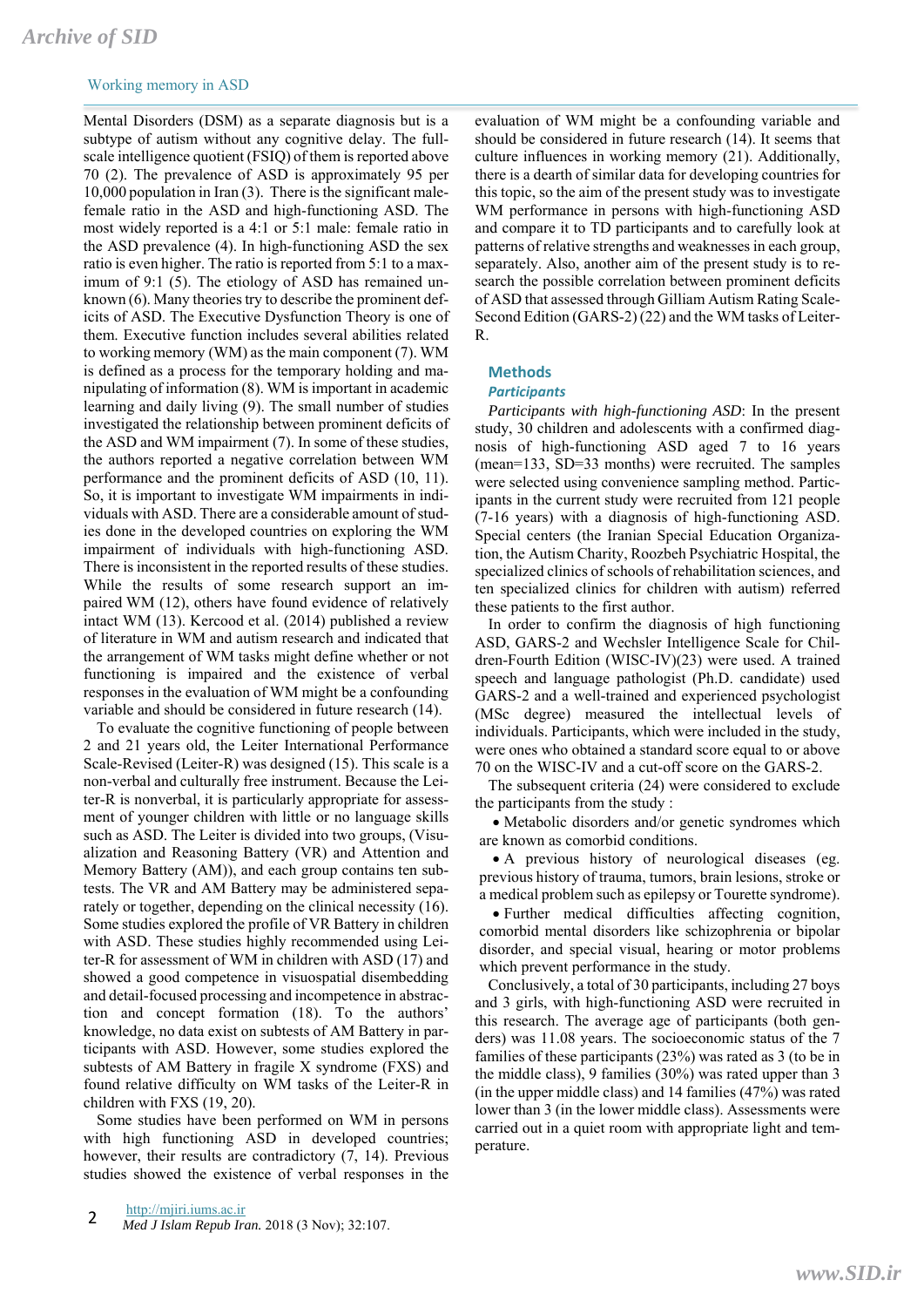Twenty-seven boys and three girls (a total of 30 typically developing children) comprised the control group. They were matched based on gender and age (mean=134, SD=32 months) with participants with high-functioning ASD. The TD participants control group recruited via cluster sampling from public schools in Tehran. Some of the municipality districts of Tehran were randomly selected, and an all-boys' and an all-girls' school were randomly selected from the primary and lower secondary schools of each district. No evidence of behavioral problems or a history of relevant diseases were detected according to the Strengths and Difficulties Questionnaire (SDQ), which will be described later in the Research Tools section and also a semi-structured interview. Situations disqualifying the participants were personal or family histories of psychiatric, neurological or other medical conditions affecting brain development. A typical academic background was existent in TD children in this sample. WISC-IV was used to estimate their intellectual levels of participants.

#### *Research tools*

*The Wechsler Intelligence Scale-Fourth Edition (WISC-IV*): The Wechsler Intelligence Scale (WISC) is an intelligence test for youngsters ranging in ages 6 to 16 years old. The WISC-IV has four indices, ten core subtests, and five complementary subtests. The present study used the Persian version of the WISC-IV. The validity and reliability of this scale were evaluated on 872 Iranian people aged 6 -16 years. The test-retest reliability values were 0.91 for FSIQ and between 0.65 to 0.94 for its subtests (25).

*WM subtests of The Leiter International Performance Scale-Revised (Leiter-R):* Four subtests from the Attention and Memory Battery (AM) suitable for ages 6 to 20 years (Associated Pairs, Forward Memory, Reverse Memory and Spatial Memory) were used for more precise examination of WM ability. In Associated Pairs, pairs of pictured objects are revealed for a short time (5-10 seconds) then the participant is asked to put the pictured objects cards on a blank matrix in the right place. The ability to recall meaningful and non-meaningful associations is considered. For the Spatial Memory subtest, a demonstration of pictures in a matrix is shown for a short time of ten seconds. The participant has to place cards of the pictured objects on a blank matrix in the accurate positions. The assignment starts and ends with a single picture in a two-box matrix and eight pictures in a 12-box matrix, respectively. Credit on a given sample is received when the youngster puts all the pictures correctly on the matrix. The assignment is terminated after six errors one after the other. For the Forward Memory subtest, the examiner points to a picture every second, and then the youngster must show the equivalent picture with the same organization. The number of pictures escalates but begins with just one picture. The task terminates when six cumulative sequence errors have been made. The procedure in the Reverse Memory is analogous to the Forward Memory subtest; this means that the youngster shows the exact pictures in a reversed order.

The Persian version of the test was normalized by the Iranian Special Education Organization and psychometric

properties of this scale were investigated in a national scale study.

The norms are used by Iranian Special Education organization with the purpose of diagnosis of children with special need annually in the national elementary school entry evaluation plan called "Sanjesh" (evaluation in Persian). The organization classified the statistical data and the test content as top confidential because of the possible misusage by nonofficial parties. No journal publication has been done yet about the so-called collected official information by this organization. The present study benefited assistance from the official test administrators and therefore was able to use the Iranian Special Education Organization norms.

*The Gilliam Autism Rating Scale-Second Edition (GARS-2)*: The GARS-2 is an instrument that assists clinicians in recognizing and diagnosing autism in individuals with the age range of 3 to 22 years. The scale has 42 items in three subscales (stereotyped behaviors, communication, and social interaction). The Persian version of the scale was used for this study. The psychometric properties of GARS-2 were evaluated in 658 children (442 with Autism; 112 intellectually disabled and 102 typically developing). The internal consistency of the subscales stereotyped behavior, Communication and Social interaction were reported to be 0.84, 0.87 and 0.88 respectively (26).

*The Strengths and Difficulties Questionnaire (SDQ)*: The SDQ is a brief screening tool. Three to 16-year-olds take this test so we can determine emotional and behavioral difficulties in children and adolescents (27). The Persian version of this questionnaire test is a reliable and valid instrument (28, 29). The Validation of SDQ was performed on 600 children aged between 6 and 12 years old. The internal consistency was reported (0.73) and concurrent validity of this questionnaire was good.

*The self-administered demographic and economic data gathering*: Parental data is included in this form (their employment status, annual income, and level of education). It also includes questions about children's demographic information. In this research, the socioeconomic status of families was calculated based on the three variables (family income, parental education, and occupational status)**.** According to the results of a study by Kazemipour (1999), each variable classified as a 5-point scale. The average of these three variables determined SES (30).

#### *Ethics approval*

This study was approved by the ethics committee of the Iran University of Medical Sciences (ir.iums.rec. 1394.9211363204). The parents of the participants signed a written approval form. Verbal approval was obtained from the participants.

#### *Statistical analysis*

The normality of the data was tested by the Kolmogorov-Smirnov test. The Analyses of Variance (ANOVA) and repeated measures ANOVA were used to examine the intragroup and intergroup comparisons on different WM subtests. Analyses of Covariance (ANCOVA) was used to control the effect of FSIQ on WM tasks. The Partial Eta Squared was used to evaluate the outcome of size on the

#### http://mjiri.iums.ac.ir

*Med J Islam Repub Iran.* 2018 (3 Nov); 32.107.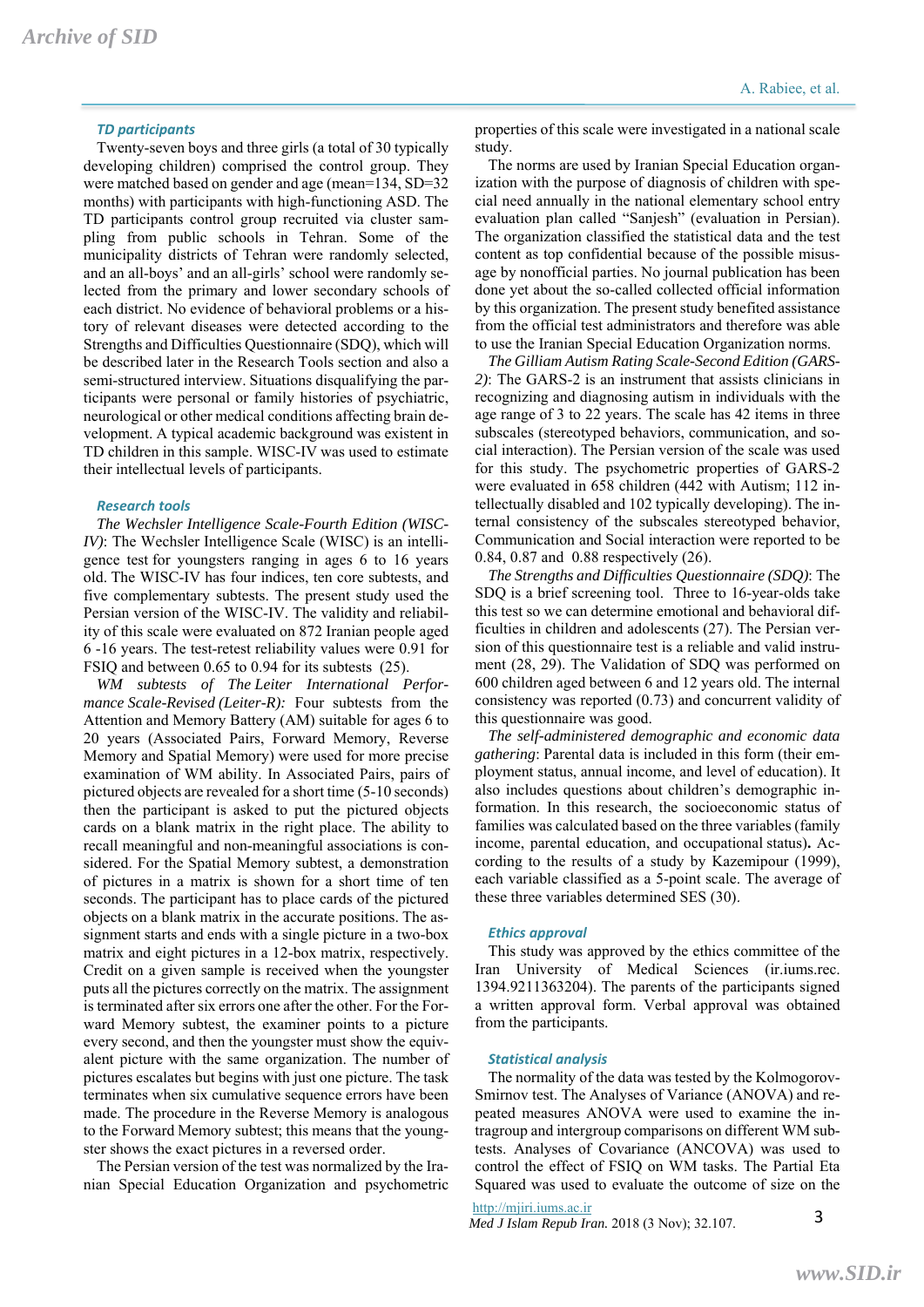## Working memory in ASD

ANOVA and ANCOVA. We examined the relationship between the GARS-2 with WM subtests of Leiter-R by Pearson's correlation coefficient. Analyses were done using SPSS 16 and a  $p<0.05$  was the level of the statistical significance in all statistical tests.

#### **Results**

One-Sample Kolmogorov-Smirnov test in the WM subtests confirmed the normal distribution of the data in the WM subtests of the ASD group (Associated Pairs (p=0.96), Forward Memory (p=0.59), Reverse Memory (0.84), Spatial Memory (0.27)) and TD group (Associated Pairs (0.07), Forward Memory (0.19), Reverse Memory (0.90), Spatial Memory (0.68)).

#### *Intergroup Comparisons*

Characteristics of two groups of participants including age, and FSIQ and the results of the GARS-2 in participants with ASD are shown in Table 1.

Age and gender were not significantly different in the two groups, but a significant difference was found in the FSIQ between the two groups. The matter of using FSIQ as a covariate in analyses of data has not been resolved yet in people with psychiatric disorders. Therefore the analyses were performed with and also without FSIQ as a covariate (31).

Analysis of each of the WM tasks between the high-functioning ASD and TD groups as shown in Figure 1, was revealed that participants with ASD were weaker than TD participants in all WM subtests (Associated Pairs  $(F_{(1)})$  $_{58}$ =10.56, p=0.002, Partial  $\eta$ <sup>2=0.15</sup>), Forward Memory (F  $(1, 58) = 17.12$ , P=0.001, Partial  $\eta^2 = 0.22$ ), Reverse Memory (F<sub>(1, 58)</sub>=54.96, p=0.001, Partial  $\eta^2$ =0.48) and Spatial Memory (F<sub>(1,58)</sub>=22.60, p=0.001, Partial  $\eta^2$ =0.28)).

After covarying the FSIQ and evaluating other variables as dependent variables, it was discovered that participants with high-functioning ASD were significantly punier than the TD control group in the Reverse Memory (F $_{(1, 57)} = 5.93$ ,  $p=0.01$ , Partial  $\eta^2=0.09$ ).

*Table 1.* Characteristics of the high-functioning ASD participants



*Fig. 1.* Bar-chart of the working memory tasks of Leiter-R by type (the high-functioning Autism Spectrum Disorders and typically developing)

#### *Intragroup Comparisons*

A significant difference was found between the different subtests (F  $_{(3, 87)}=6.74$ , p=0.001,  $\eta^2=0.18$ ) in participants with high-functioning ASD. The post hoc tests revealed the mean scores of the Forward Memory (mean=8.17, SD=2.06) considerably greater than the other subtests.

Also in TD participants, a significant difference was found between the different subtests  $(F_{(3, 87)}=21.49)$ ,  $p=0.001$ ,  $p^2=0.42$ ). The post hoc tests revealed the mean scores of the Associated Pairs (mean=8.17, SD=2.06) significantly lower than the other subtests.

## *The Correlations between WM performance and ASD prominent deficit in participants with high‐functioning ASD*

As shown in Table 2, the Pearson's correlation coefficient exhibited a significant positive correspondence between the Social interaction-standard score of the GARS-2 and the Forward Memory subtest  $(r=0.389 \text{ p}=0.034)$  (Fig. 2) and the Reverse Memory subtest  $(r=0.387, p=0.035)$ 

|                                 | $ASD(N=30)$    |          | $TD(N=30)$     |        |                          |  |
|---------------------------------|----------------|----------|----------------|--------|--------------------------|--|
| Items                           | Mean $(SD)$    | Range    | Mean $(SD)$    | Range  | (ASD vs. TD)             |  |
| Age (mounts)                    | 133.17 (33.12) | 70-120   | 134.43 (32.06) | 91-128 | 0.881                    |  |
| <b>FSIO (WISC-IV)</b>           | 85.63 (12.51)  | 83-184   | 111.87(9.62)   | 83-184 | 0.001                    |  |
| GARS-2 Stereotyped Behaviors SS | 6.1(2.66)      | $3 - 12$ | $\sim$         |        | $\overline{\phantom{0}}$ |  |
| GARS-2 Communication SS         | 4.2(1.38)      | $1 - 7$  |                |        |                          |  |
| GARS-2 Social interaction SS    | 6.1(1.56)      | $3-10$   | -              |        |                          |  |
| GARS-2 Autism Index             | 74.16 (11.85)  | 58-102   | -              |        |                          |  |

ASD: Autism Spectrum Disorder

TD: Typical Development

FSIQ: Full-Scale intelligence quotient

SES: Socioeconomic Status

WISC-IV: Wechsler Intelligence Scale for Children-Fourth Edition

GARS-2: Gilliam Autism Rating Scale-Second Edition

SS: Standard Score

*Table 2.* Pearson's correlations between the WM tasks of Leiter-R and ASD symptomatology

|                                 | <b>Associated Pairs</b> |      | <b>Forward Memory</b> |      | Reverse Memory |      | Spatial Memory |      |
|---------------------------------|-------------------------|------|-----------------------|------|----------------|------|----------------|------|
| Scale                           | Pearson                 |      | Pearson               |      | Pearson        |      | Pearson        |      |
|                                 | Correlation             |      | Correlation           |      | Correlation    |      | Correlation    |      |
| GARS-2 Stereotyped Behaviors SS | 0.02                    | 0.90 | 0.20                  | 0.27 | 0.15           | 0.41 | 0.23           | 0.21 |
| GARS-2 Communication SS         | $-0.14$                 | 0.43 | $-0.04$               | 0.80 | 0.01           | 0.93 | $-0.23$        | 0.20 |
| GARS-2 Social interaction SS    | 0.13                    | 0.47 | $0.38*$               | 0.03 | $0.38*$        | 0.03 | 0.30           | 0.09 |
| GARS-2 Autism Index             | 0.01                    | 0.94 | 0.23                  | 0.21 | 0.21           | 0.26 | 0.16           | 0.39 |

\* Significant with p<0.05

#### http://mjiri.iums.ac.ir

*Med J Islam Repub Iran.* 2018 (3 Nov); 32:107. 4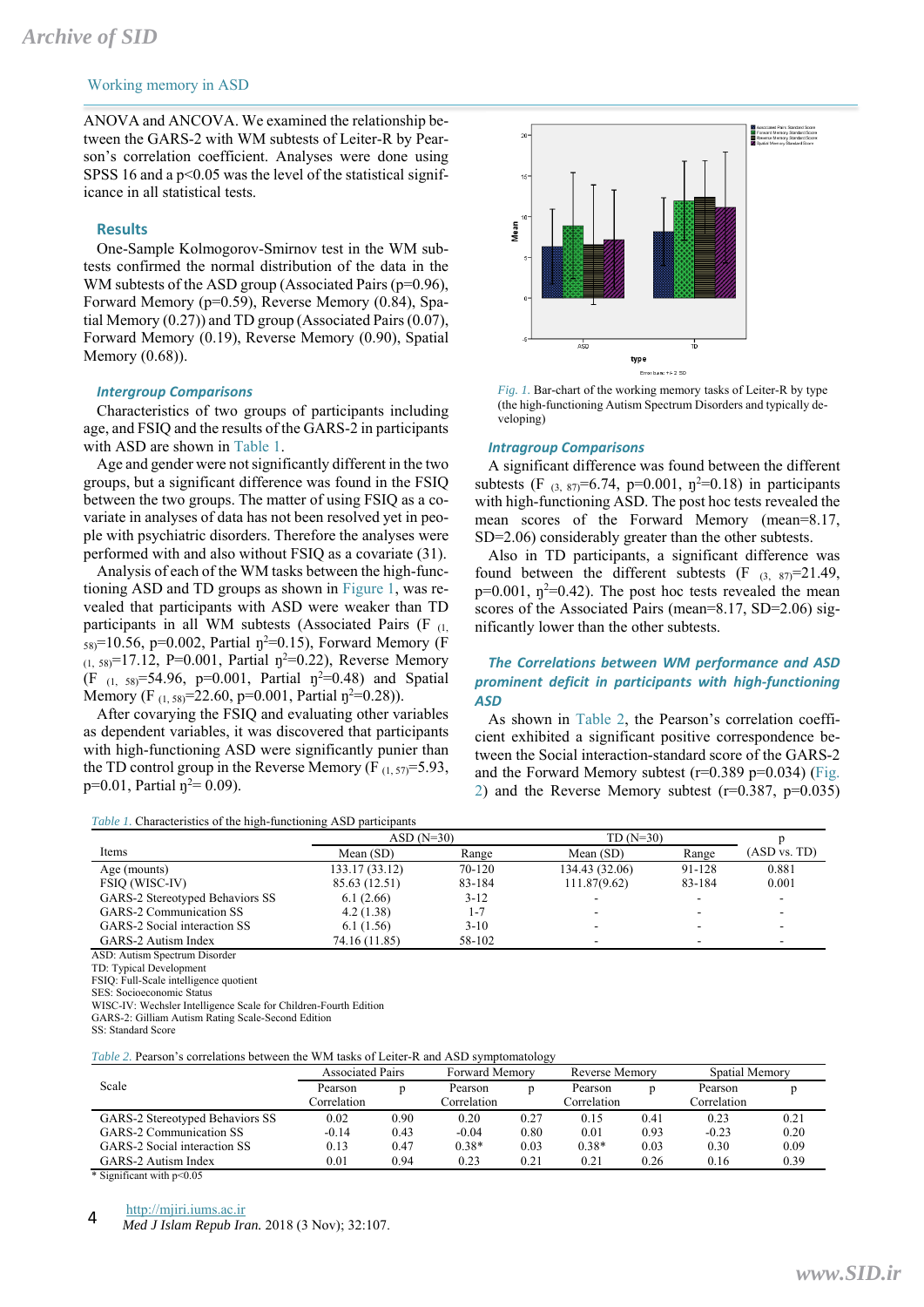

*Fig. 2.* Correlation of Forward Memory task and Gilliam Autism Rating Scale-Second Edition-Social interaction



*Fig. 3.* Correlation of Reverse Memory task and Gilliam Autism Rating Scale-Second Edition-Social interaction

### (Fig. 3).

#### **Discussion**

The aim of the current study was to compare nonverbal working memory capacity in persons with high functioning ASD and typically developing peers.

Working memory performances of the two groups were compared in 4 subtests: Associated pair subtest, Forward Memory subtest, Reverse Memory subtest and Spatial Memory subtest. Two groups were compared in two conditions: in the first condition, FSIQ wasn't controlled between two groups and in the second one FSIQ was controlled between two groups. Two groups had a significant difference in four subtests in the first condition, but there was a significant difference between the two groups only for Reverse Memory in the second condition.

The significant differences between the two groups in WM subtests showed general WM impairment in individuals with high functioning ASD. This finding is consistent with the results of most past studies in developed countries (7, 14). In neuropsychological studies, to justify the WM impairment in people with ASD, structural abnormality and hyperconnectivity in the brain need to be considered which is contributing to the cognitive function of ASD (32).

The results of the present study revealed that if the effect of FSIQ was controlled in the two groups, the Reverse Memory subtest could detect WM impairment. In order to interpret this finding the four WM subtests of the Leiter-r were compared. Association pair subtest measures the performance of long-term retrieval as a broad ability. Three remaining subtests measure visuospatial WM (33). Some studies reported that individuals with ASD had relatively intact long-term memory(34, 35), but behavioral (7, 14) and electrophysiological studies (36) indicate that persons with ASD had visuospatial memory deficits.

Among the three tasks used in this research for the evaluation of visuospatial WM, Reverse Memory task is more complex than Spatial Memory task (19) and need more cognitive load than Forward Memory task. Reverse Memory involves both brief holding of information and manipulating them, but Forward Memory task involves only holding the information (37). These findings were consistent with the results of the previous study that found children with ASD were significantly poorer performance than the FSIQ matched TD participants in the Backward Spatial Span but not in the Forward Spatial Span (38). Past studies support this notion that individuals with ASD have more challenges in performing more complex tasks (14, 32).

In participants with high-functioning ASD, better performance was found in the Forward Memory subtest, and a relative weakness was found in TD participants in the Associated Pairs subtest. As mentioned above, the Associated Pairs subtest explores long-term memory(33). It seems that in TD participants' cognitive load and complexity had no significant effect on visuospatial WM tasks and long-term memory task is more challenging than visuospatial WM tasks. However different profile was detected in participants with ASD.

Unpredictable results in the present study were a significant positive correlation between the GARS-2 subscale of Social interaction with the Forward Memory and Reverse Memory subtests of Leiter-R. In other words, the higher parental reported social problems were correlated with a score of the Forward Memory and Reverse Memory subtests. It should be noted that a small number of studies that examine the WM impairment in individuals with high-functioning ASD have reported the relationship between autism symptoms and working memory impairment (7). The results of some studies showed a negative correlation between ASD prominent deficit and WM performance (11, 39, 40) but others did not find this relationship (41). Given that few studies have investigated this relationship, limited WM tasks have been used to examine this relationship. Given the impact of the format of the WM task on the performance of people with ASD so, it could be concluded that this relationship can also alternate based on the nature of different tasks. Of course, it should also be noted that in this sample, the relationship between autism prominent deficit and the WM subtests of the WISC-IV Integrated were also examined (unpublished study). These results also showed a significant positive correlation between the Social interaction subscale of the GARS-2 and the Digit Span Forward subtest. Also, the GARS-2 Stereotyped Behaviors subscale

http://mjiri.iums.ac.ir

*Med J Islam Repub Iran.* 2018 (3 Nov); 32.107.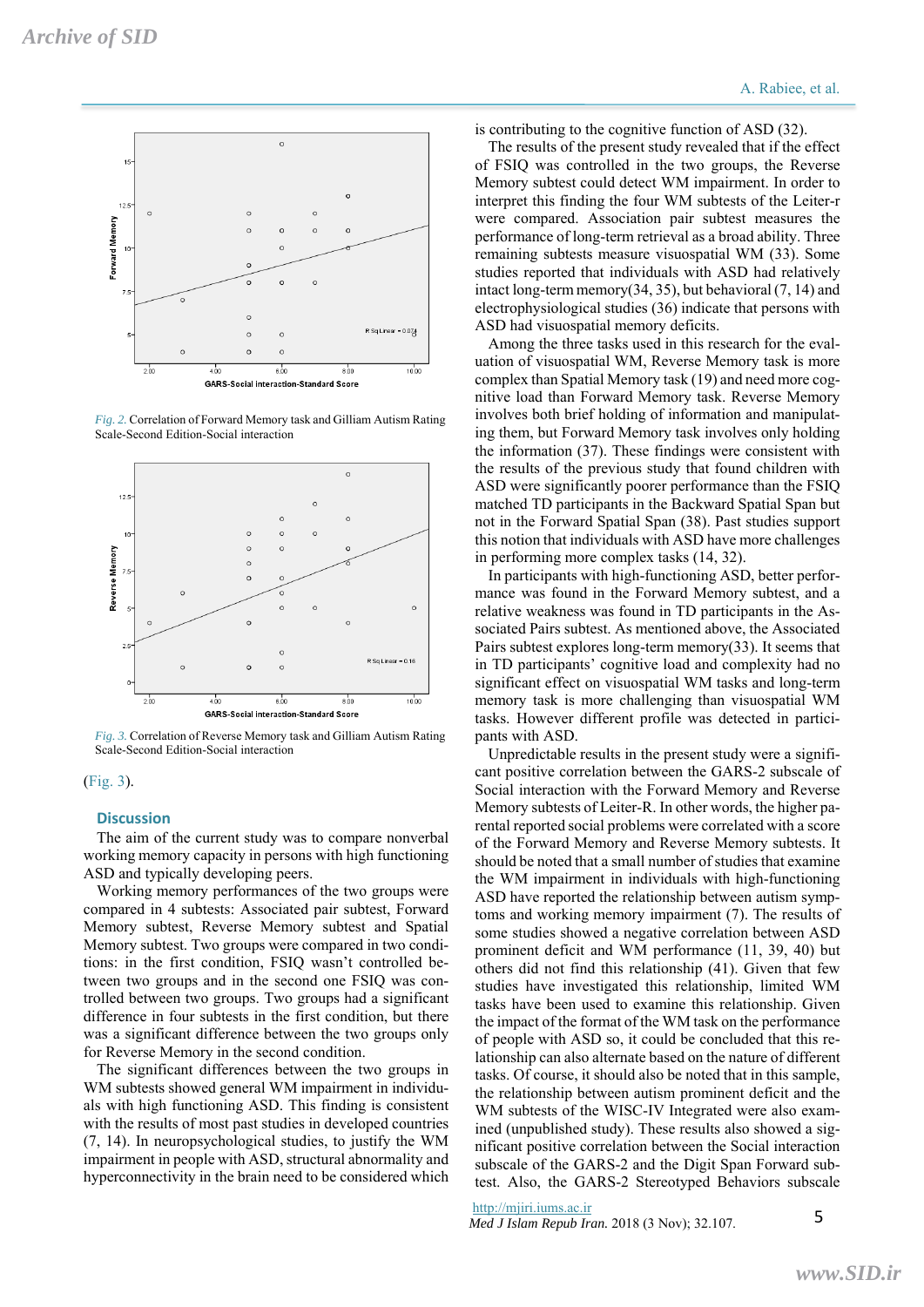## Working memory in ASD

showed a significant positive correlation with the Visual Digit Span task. Although due to the limitations of the study, these results should be interpreted with caution. An important point in these findings is the value of examining it in future research.

#### *Limitations*

The results of this study should be reevaluated in larger sample size using different WM tasks in various communities to reach a definitive result. One limitation of this study was the difference between the two groups in terms of their FSIQ. Since the FSIQ of participants with ASD is mostly lower than their age-matched TD group, matching the FSIQ of the two groups was rather difficult (42). So, in the present study, statistical analysis was used to control the effect of FSIQ similar to previous studies conducted in this area and not able to match the two groups from the baseline for FSIQ (43-45). Try to raise some more points which needed to be addressed in the next studies.

#### *Implications of the findings for future research*

The results of the present study will have important implications for to understand the impact of high-functioning ASD performance on nonverbal WM profiles and to identify the patterns of relative strengths and weaknesses of WM in children with high-functioning ASD, and to guide intervention and educational programming.

#### **Conclusion**

The results obtained in this study exhibited that the Reverse Memory task could detect WM impairment in participants with high-functioning ASD compared to TD group in the recruited samples if the effect of FSIQ were controlled. This means that the design of WM tasks may regulate whether or not WM performance is impaired. Participants with high-functioning ASD may have more problems when task complexity and cognitive load increased. Also, the profile of WM subtests of Leiter-R in participants with high-functioning ASD and TD group were different. The point to be considered in this research is that there is a significant positive correlation between two WM subtests of Leiter-R and subscale of Social interaction GARS-2. Further research with more sample sizes can reevaluate the results of the present study.

#### **Acknowledgments**

This article was one part of the first author's Ph.D. dissertation in speech and language pathology and supported by Iran University of Medical Sciences. The authors would like to state gratitude to all participants involved in the study.

#### *Conflict of Interests*

The authors declare that they have no competing interests.

#### **References**

1. American Psychiatric Association. Diagnostic and statistical manual of mental disorders (DSM-5®). American Psychiatric Pub; 2013 May 22.

http://mjiri.iums.ac.ir

*Med J Islam Repub Iran.* 2018 (3 Nov); 32:107. 6

- 2. Sanders JL. Qualitative or quantitative differences between Asperger's disorder and autism? Historical considerations. J Autism Dev Disord. 2009 Nov 1;39(11):1560.
- 3. Samadi SA, McConkey R. Screening for autism in Iranian preschoolers: Contrasting M-CHAT and a scale developed in Iran. J Autism Dev Disord. 2015 Sep 1;45(9):2908-16.
- 4. Fombonne E. Epidemiology of pervasive developmental disorders. Pediatr. Res. 2009 Jun;65(6):591.
- 5. Rappaport SR, Kanter C, Anast K. Special Considerations in Child Custody Evaluations for Children with High‐Functioning Autism Spectrum Disorder. Fam Court Rev. 2016 Jan;54(1):81-95.
- 6. Cumine V, Dunlop J, Stevenson G. Autism in the early years: A practical guide. Routledge; 2009 Dec 4.
- 7. Wang Y, Zhang YB, Liu LL, Cui JF, Wang J, Shum DH, et al. A metaanalysis of working memory impairments in autism spectrum disorders. Neuropsychol Rev. 2017 Mar 1;27(1):46-61.
- 8. Baddeley A. Working memory. Science. 1992 Jan 31;255(5044):556- 9.
- 9. Dehn MJ. Working memory and academic learning: Assessment and intervention. John Wiley & Sons; 2011 Jan 4.
- 10. Gilotty L, Kenworthy L, Sirian L, Black DO, Wagner AE. Adaptive skills and executive function in autism spectrum disorders. Child Neuropsychol. 2002 Dec 1;8(4):241-8.
- 11. Lopez BR, Lincoln AJ, Ozonoff S, Lai Z. Examining the relationship between executive functions and restricted, repetitive symptoms of autistic disorder. J Autism Dev Disord. 2005 Aug 1;35(4):445-60.
- 12. Bodner KE, Beversdorf DQ, Saklayen SS, Christ SE. Noradrenergic moderation of working memory impairments in adults with autism spectrum disorder. J Int Neuropsychol Soc. 2012 May;18(3):556-64.
- 13. Morsanyi K, Holyoak KJ. Analogical reasoning ability in autistic and typically developing children. Dev Sci. 2010 Jul;13(4):578-87.
- 14. Kercood S, Grskovic JA, Banda D, Begeske J. Working memory and autism: A review of literature. Res Autism Spectr Disord. 2014 Oct 1;8(10):1316-32.
- 15. Roid GH, Miller LJ. Leiter international performance scale-revised: Examiners manual: Stoelting Wood Dale.
- 16. Michalec D. Leiter International Performance Scale: Revised. In Encyclopedia of Child Behavior and Development 2011 (pp. 882-882). Springer, Boston, MA.
- 17. Tsatsanis KD, Dartnall N, Cicchetti D, Sparrow SS, Klin A, Volkmar FR. Concurrent validity and classification accuracy of the Leiter and Leiter-R in low-functioning children with autism. J Autism Dev Disord. 2003 Feb 1;33(1):23-30.
- 18. Kuschner ES, Bennetto L, Yost K. Patterns of nonverbal cognitive functioning in young children with autism spectrum disorders. J Autism Dev Disord. 2007 May 1;37(5):795-807.
- 19. Baker S, Hooper S, Skinner M, Hatton D, Schaaf J, Ornstein P, et al. Working memory subsystems and task complexity in young boys with Fragile X syndrome. J Ment Defic Res. 2011 Jan;55(1):19-29.
- 20. Hooper SR, Hatton DD, Baranek GT, Roberts JP, Bailey Jr DB. Nonverbal assessment of IQ, attention, and memory abilities in children with fragile-X syndrome using the Leiter-R. J Psychoeduc Assess. 2000 Sep;18(3):255-67.
- 21. Hedden T, Ketay S, Aron A, Markus HR, Gabrieli JD. Cultural influences on neural substrates of attentional control. Psychol Sci. 2008 Jan;19(1):12-7.
- 22. Montgomery JM, Newton B, Smith C. Test Review: Gilliam, J.(2006). GARS-2: Gilliam Autism Rating-Scale-Second Edition. Austin, TX: PRO-ED. J Psychoeduc Assess. 2008 Dec;26(4):395-401.
- 23. Wechsler D. Wechsler intelligence scale for children–Fourth Edition (WISC-IV). San Antonio, TX: The Psychological Corporation. 2003.
- 24. García-Villamisar D, Sala SD. Dual-task performance in adults with autism. Cog Neuropsychiatry. 2002;7(1):63-74.
- 25. Sadeghi A, Rabiee M, Abedi MR. Validation and reliability of the Wechsler intelligence scale for children-IV. Develop Psychol. 2011;7(28):47-55. (Persian)
- 26. Samadi SA, McConkey R. The utility of the Gilliam autism rating scale for identifying Iranian children with autism. Disabil Rehabil. 2014 Mar 1:36(6):452-6.
- 27. Goodman R. The Strengths and Difficulties Questionnaire: a research note. J Child Psychol Psychiat. 1997 Jul;38(5):581-6.
- 28. Shahrivar Z, Tehrani-Doost M, Pakbaz B, Rezaie A, Ahmadi F. Normative data and psychometric properties of the parent and teacher versions of the strengths and difficulties questionnaire (SDQ) in an Iranian community sample. J Res Med Sci. 2009 Mar;14(2):69.